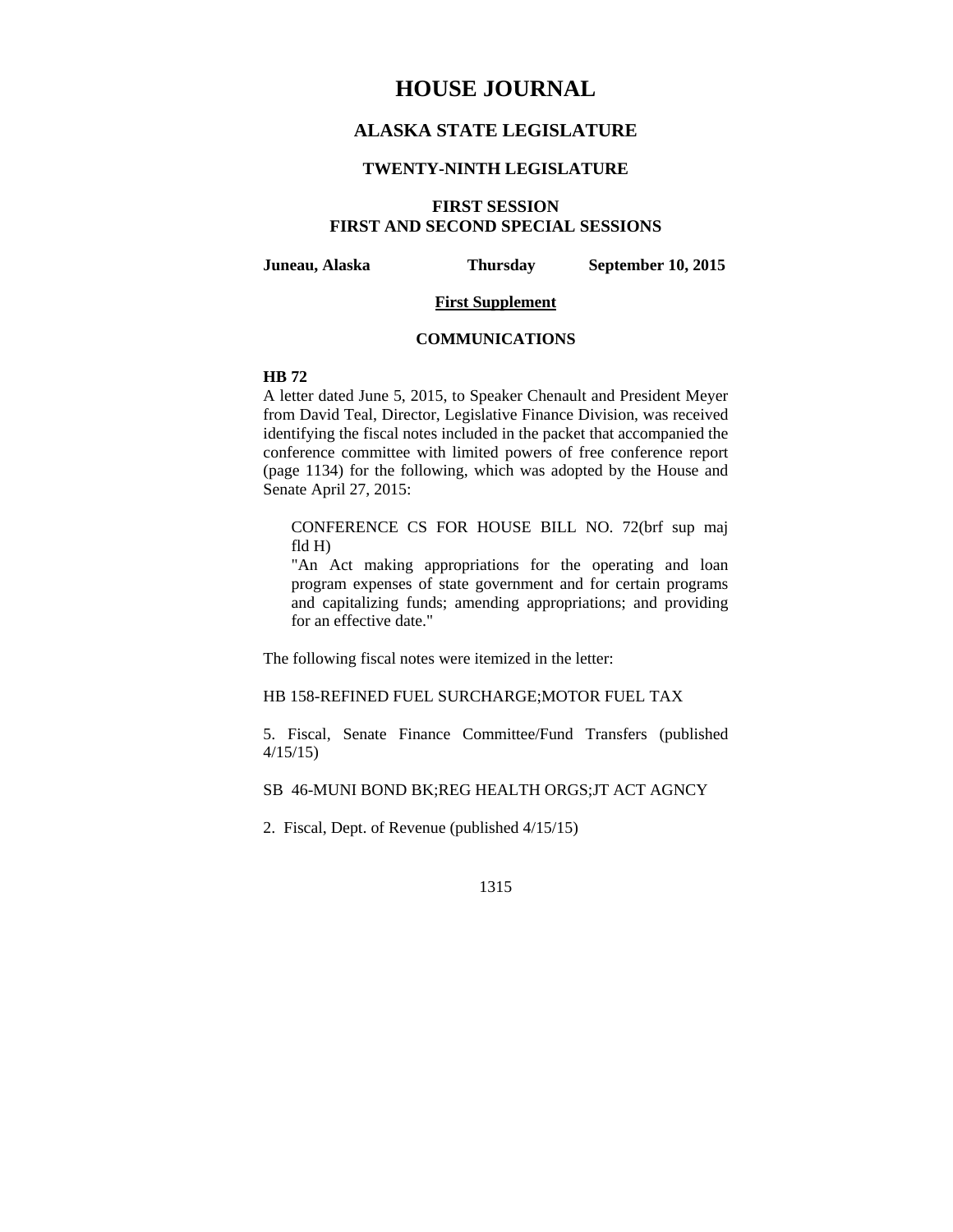## SB 71-VACCINE CERTIFICATION FOR PHARMACISTS

1. Fiscal, Dept. of Commerce, Community, & Economic Development (published 3/20/15)

### **UNFINISHED BUSINESS**

## **HB 72**

A fiscal note packet (page 1134) was transmitted to the Office of the Governor June 25, 2015, to accompany the following:

CONFERENCE CS FOR HOUSE BILL NO. 72(brf sup maj fld H)

"An Act making appropriations for the operating and loan program expenses of state government and for certain programs and capitalizing funds; amending appropriations; and providing for an effective date."

Chapter No. 23, SLA 2015 Effective Date: See Chapter

### **ENGROSSMENT AND ENROLLMENT**

## **HB 2001**

The following was engrossed and enrolled, signed by the Speaker and Chief Clerk, President and Secretary of the Senate, and the engrossed and enrolled copies were transmitted to the Office of the Governor at 3:00 p.m., June 23, 2015:

#### CONFERENCE CS FOR HOUSE BILL NO. 2001

"An Act making appropriations for the operating and loan program expenses of state government and for certain programs; making appropriations for the operating expenses of the state's integrated comprehensive mental health program; capitalizing funds and repealing appropriations; making appropriations under art. IX, sec. 17(c), Constitution of the State of Alaska, from the constitutional budget reserve fund; and providing for an effective date."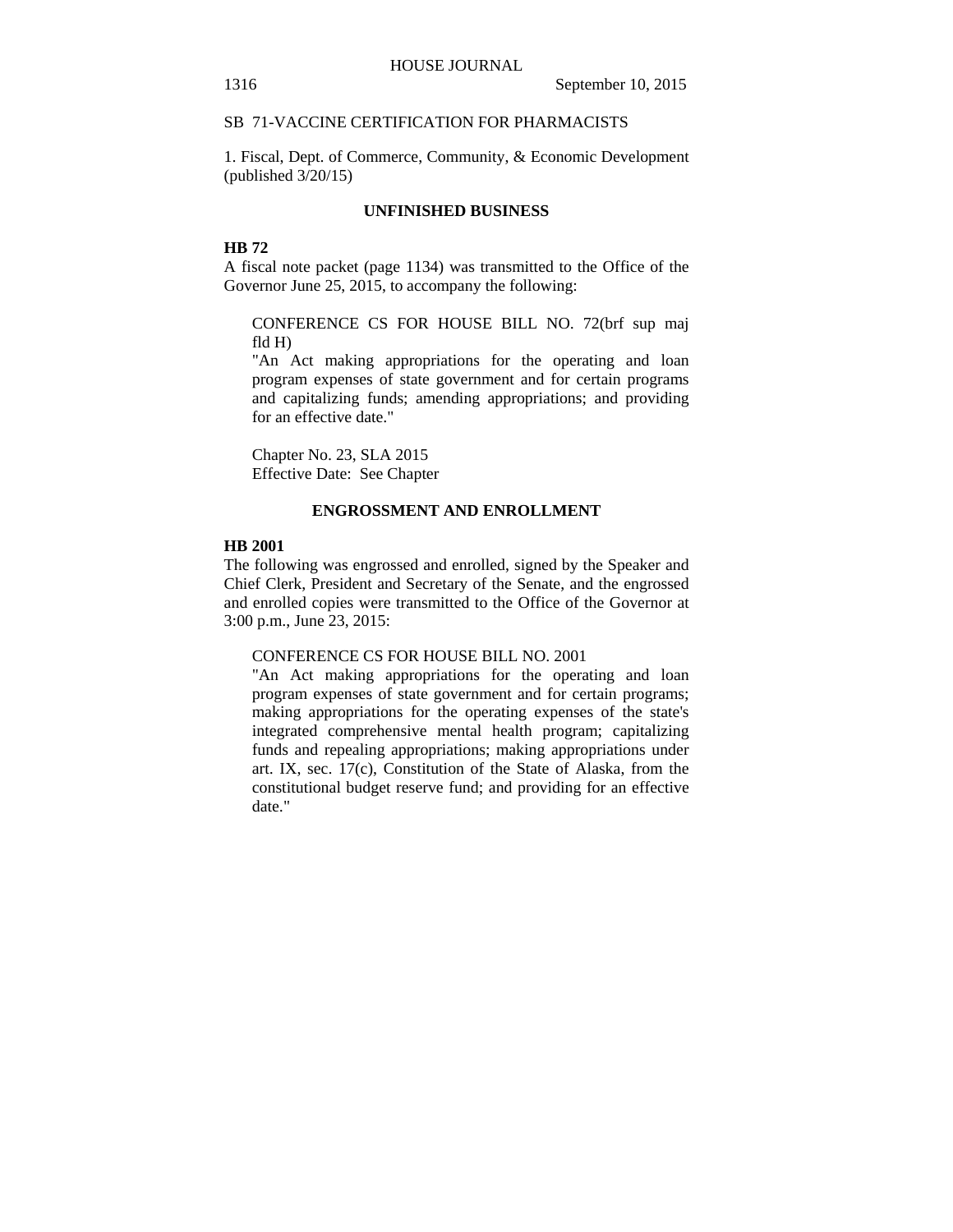The following memorandum dated June 15, 2015, was received from Patty Rose, Enrolling Secretary, Division of Legal and Research Services:

"In accordance with Rule 43, Uniform Rules of the Alaska State Legislature, I am reporting the following manifest error in CCS HB 2001, which has been corrected in enrolling:

Page 68, line 19:

Delete "appropriation" Insert "appropriations""

### **ENROLLMENT**

### **HCR 201**

The following was enrolled, signed by the Speaker and Chief Clerk, President and Secretary of the Senate, and the engrossed and enrolled copies were transmitted to the Office of the Governor at 3:00 p.m., June 23, 2015:

## HOUSE CONCURRENT RESOLUTION NO. 201

Suspending Rule 47, Uniform Rules of the Alaska State Legislature, relating to the carry-over of bills from the First Regular Session to the Second Special Session, concerning House Bill No. 176.

Legislative Resolve No. 28

## **HB 44**

The following was enrolled, signed by the Speaker and Chief Clerk, President and Secretary of the Senate, and the engrossed and enrolled copies were transmitted to the Office of the Governor at 3:00 p.m., June 23, 2015:

### SENATE CS FOR CS FOR HOUSE BILL NO. 44(FIN)

"An Act relating to course mastery requirements; relating to the duties of the Department of Education and Early Development; relating to questionnaires administered in a public school; relating to the duties of school districts and regional educational attendance areas; relating to teacher certification requirements; relating to training for school employees and mandatory reporters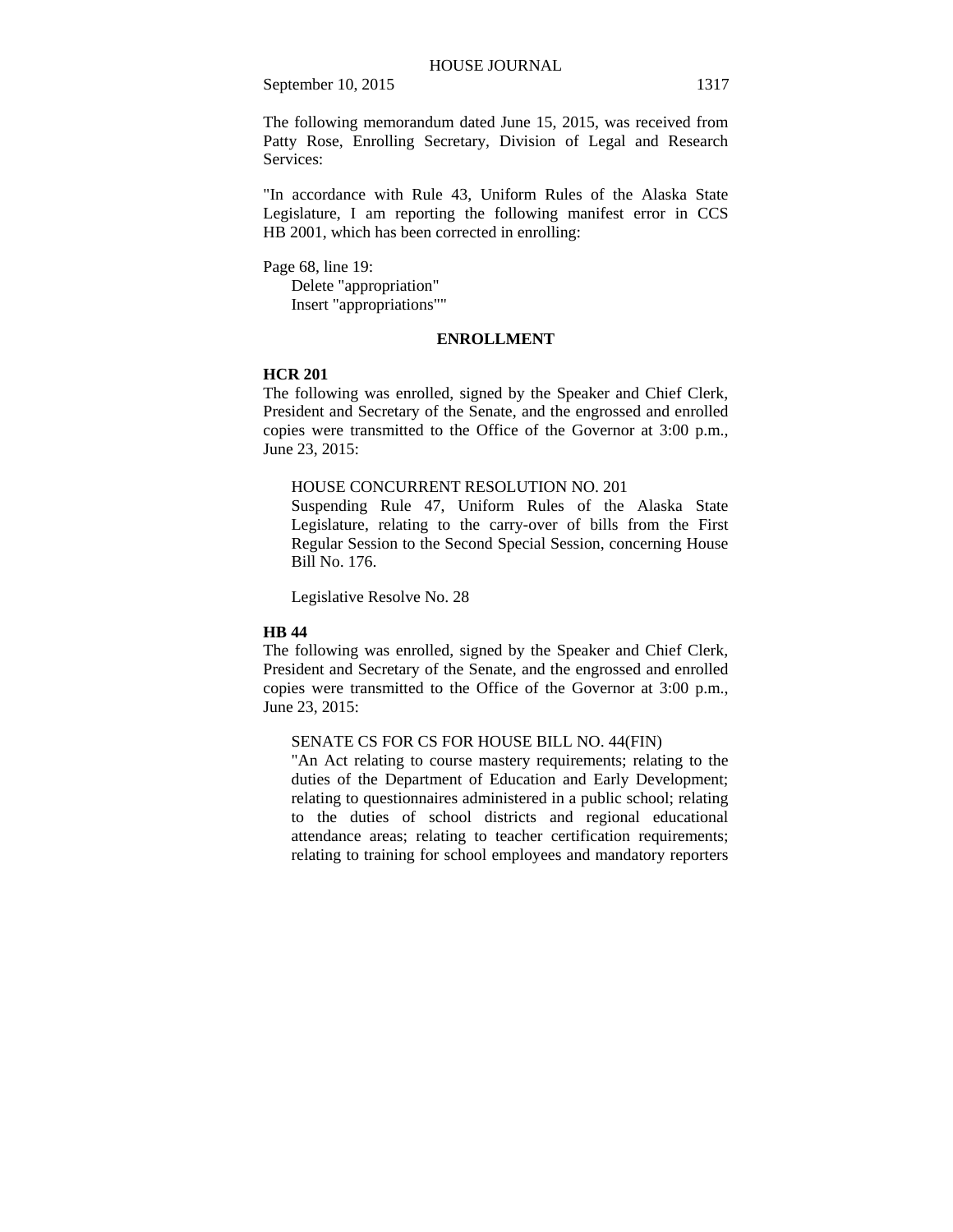of child abuse or neglect; relating to physical examinations for students; relating to sexual abuse and sexual assault awareness and prevention efforts in public schools; relating to dating violence and abuse awareness and prevention efforts in public schools; relating to national criminal history record check requirements for employees of child care facilities and residential child care facilities; relating to mandatory reporters of child abuse or neglect; repealing the requirement for secondary students to take college and career readiness assessments; establishing the Alaska Safe Children's Act Task Force; relating to suicide prevention training; and providing for an effective date."

The following memorandum dated June 16, 2015, was received from Patty Rose, Enrolling Secretary, Division of Legal and Research Services:

"In accordance with Rule 43, Uniform Rules of the Alaska State Legislature, I am reporting the following manifest errors in SCS CSHB 44(FIN), which have been corrected in enrolling:

Page 11, line 29: Delete "**four or more**" Insert "**more than four**"

Page 12, line 27: Delete "**four or more**" Insert "**more than four**"

Page 13, line 10: Delete "sexual assault and sexual abuse" Insert "sexual abuse and sexual assault""

## **HB 105**

The following was enrolled, signed by the Speaker and Chief Clerk, President and Secretary of the Senate, and the engrossed and enrolled copies were transmitted to the Office of the Governor at 1:30 p.m., June 15, 2015:

SENATE CS FOR CS FOR HOUSE BILL NO. 105(FIN) am S "An Act relating to the programs and bonds of the Alaska Industrial Development and Export Authority; relating to the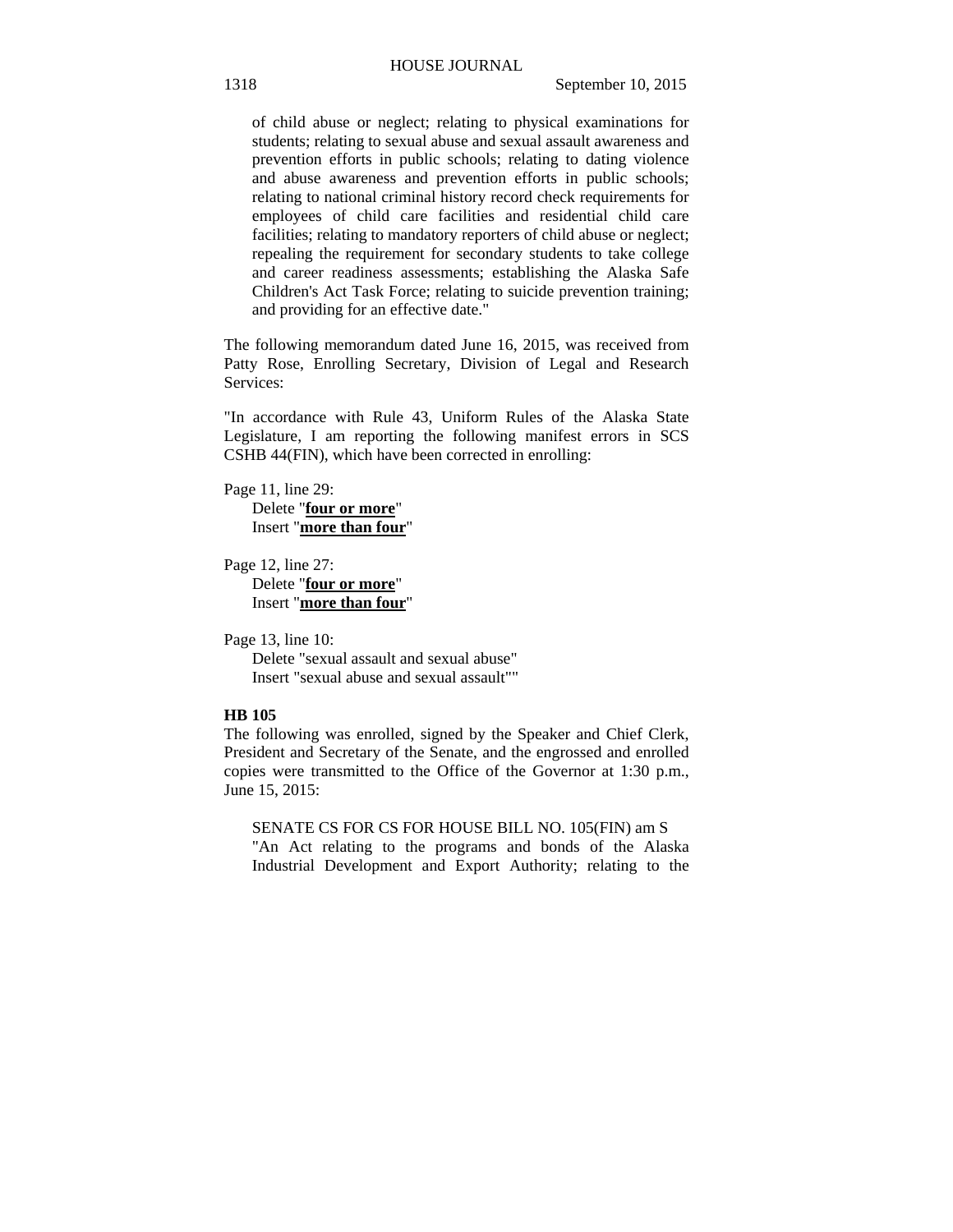Alaska Industrial Development and Export Authority sustainable energy transmission and supply development fund; repealing bond authorizations granted to the Alaska Industrial Development and Export Authority; amending the definition of 'qualified energy development'; relating to the financing authorization through the Alaska Industrial Development and Export Authority of a liquefied natural gas production plant and natural gas energy projects and distribution systems in the state; requiring the Alaska Industrial Development and Export Authority to deliver to the legislature reports relating to the Interior energy project; and providing for an effective date."

## **HB 146**

The following was enrolled, signed by the Speaker and Chief Clerk, President and Secretary of the Senate, and the engrossed and enrolled copies were transmitted to the Office of the Governor at 1:47 p.m., June 19, 2015:

## SENATE CS FOR CS FOR HOUSE BILL NO. 146(CRA)

"An Act relating to the optional exemption from and deferral of payment of municipal taxes on deteriorated property; and relating to a municipal tax exemption for certain subdivided property."

## **HB 149**

The following was enrolled, signed by the Speaker and Chief Clerk, President and Secretary of the Senate, and the engrossed and enrolled copies were transmitted to the Office of the Governor at 4:15 p.m., June 25, 2015:

### HOUSE BILL NO. 149 am

"An Act relating to an amendment of the articles of incorporation of certain Native corporations to establish a lower quorum requirement for shareholder meetings."

### **HB 158**

The following was enrolled, signed by the Speaker and Chief Clerk, President and Secretary of the Senate, and the engrossed and enrolled copies were transmitted to the Office of the Governor at 1:47 p.m.,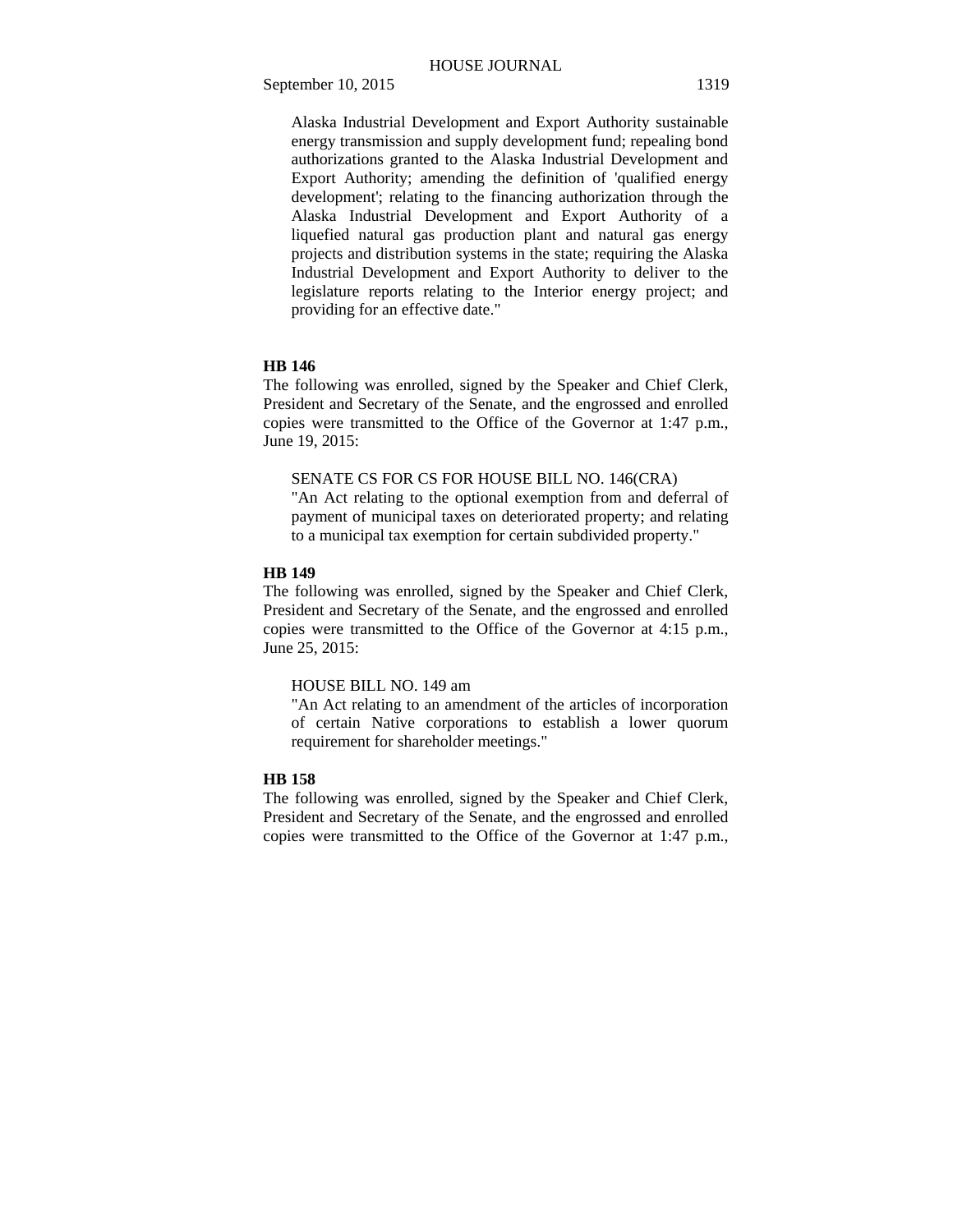June 19, 2015, with a Senate letter of intent (Senate Journal page 1007) and a manifest error memorandum (page 1177):

## SENATE CS FOR CS FOR HOUSE BILL NO. 158(FIN)

"An Act relating to a refined fuel surcharge; relating to the motor fuel tax; relating to a qualified dealer license; and providing for an effective date."

## **MESSAGES FROM THE GOVERNOR**

### **HCR 3**

A message dated September 1, 2015, was received stating the Governor read the following resolution and is transmitting the engrossed and enrolled copies to the Lieutenant Governor's office for permanent filing:

## SENATE CS FOR CS FOR HOUSE CONCURRENT RESOLUTION NO. 3(JUD) am S

Urging the governor and the attorney general to pursue all legal and legislative options to open the coastal plain of the Arctic National Wildlife Refuge and areas of the Chukchi and Beaufort Seas to oil and gas exploration, development, and production; and urging the governor and the Legislative Budget and Audit Committee to work with the United States Congress to enact measures necessary to prevent President Barack Obama and federal agencies from implementing regulations that place landscape characteristic restrictions on the Arctic National Wildlife Refuge that are equivalent to the restrictions placed on land given a wilderness designation.

Legislative Resolve No. 18

## **HCR 5**

A message dated September 1, 2015, was received stating the Governor read the following resolution and is transmitting the engrossed and enrolled copies to the Lieutenant Governor's office for permanent filing: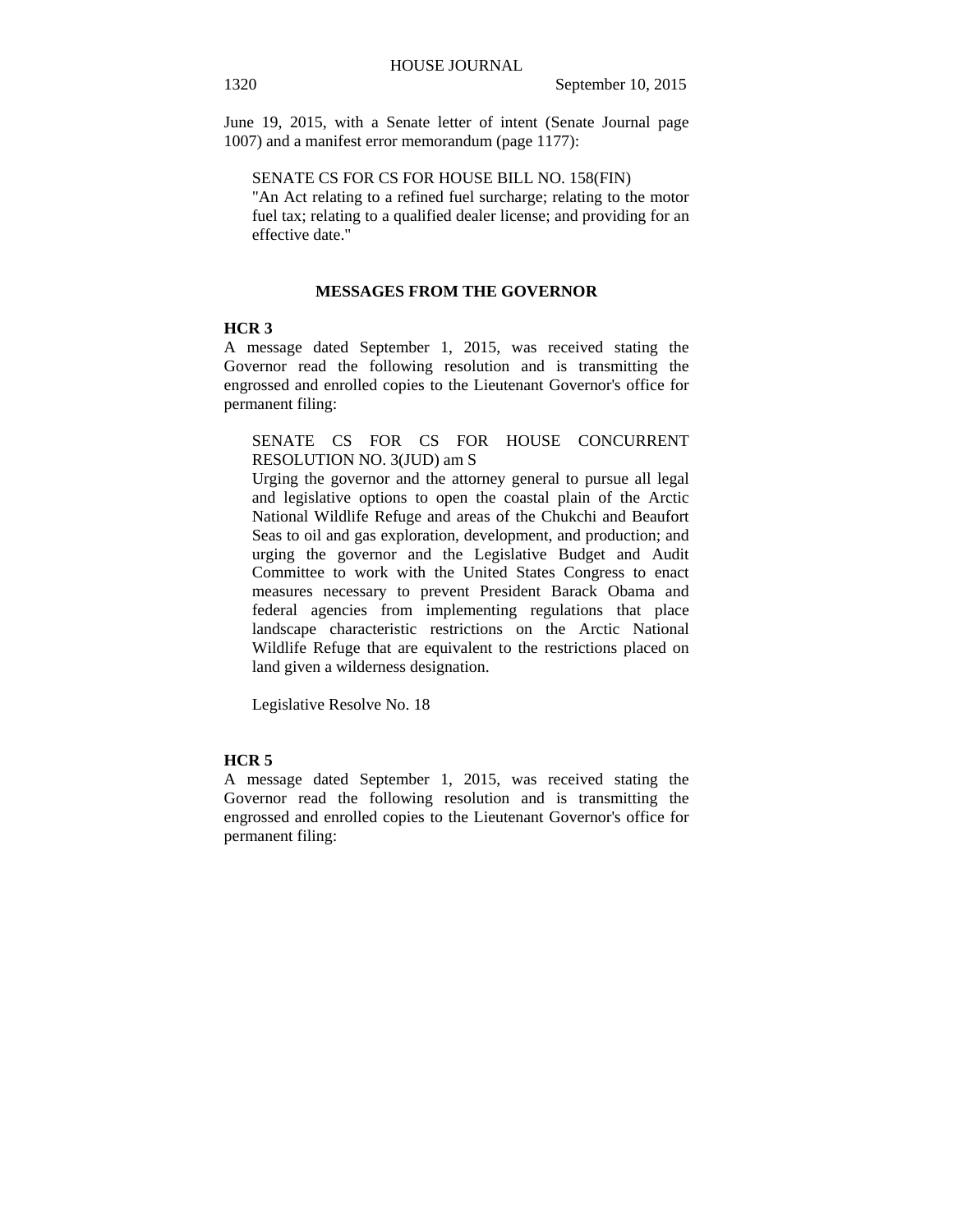SENATE CS FOR CS FOR HOUSE CONCURRENT RESOLUTION NO. 5(ARC)

Declaring 2015, 2016, and 2017 to be the Years of the Arctic; encouraging the state and its partners to join with the Institute of the North in encouraging the state to promote its Arctic policy during the Years of the Arctic and to take action to address the strategic recommendations in the Implementation Plan of the Alaska Arctic Policy Commission.

Legislative Resolve No. 12

#### **HJR 15**

A message dated July 16, 2015, was received stating the Governor read the following resolution and is transmitting the engrossed and enrolled copies to the Lieutenant Governor's office for permanent filing:

### CS FOR HOUSE JOINT RESOLUTION NO. 15(JUD)

Denouncing the decision to reverse the suspensions of the federal prosecutors who intentionally withheld evidence of innocence from the defense of Senator Ted Stevens; and honoring the service of Senator Ted Stevens.

Legislative Resolve No. 11

### **HB 44**

A message dated July 9, 2015, was received stating the Governor signed the following bill and is transmitting the engrossed and enrolled copies to the Lieutenant Governor's office for permanent filing:

## SENATE CS FOR CS FOR HOUSE BILL NO. 44(FIN)

"An Act relating to course mastery requirements; relating to the duties of the Department of Education and Early Development; relating to questionnaires administered in a public school; relating to the duties of school districts and regional educational attendance areas; relating to teacher certification requirements; relating to training for school employees and mandatory reporters of child abuse or neglect; relating to physical examinations for students; relating to sexual abuse and sexual assault awareness and prevention efforts in public schools; relating to dating violence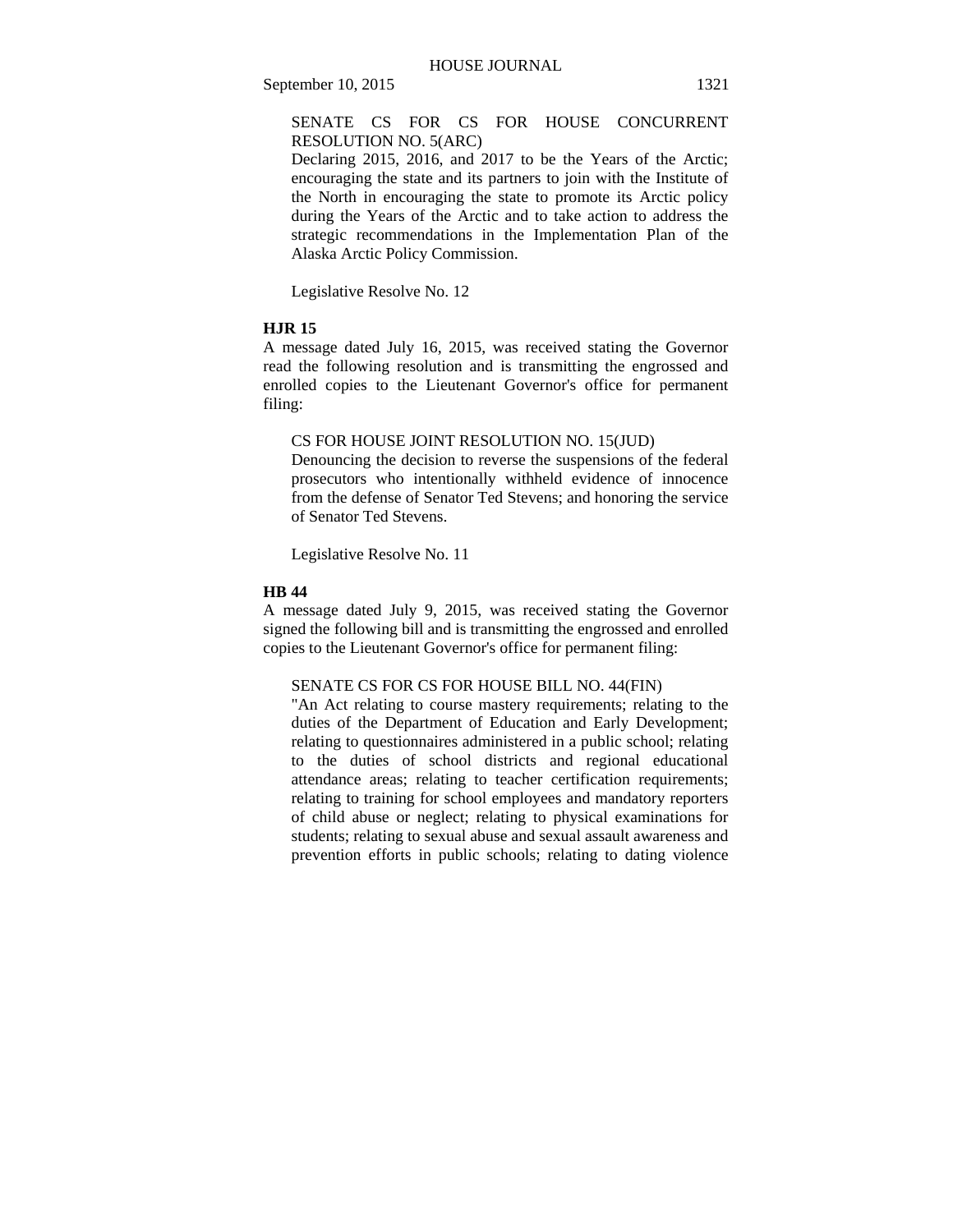and abuse awareness and prevention efforts in public schools; relating to national criminal history record check requirements for employees of child care facilities and residential child care facilities; relating to mandatory reporters of child abuse or neglect; repealing the requirement for secondary students to take college and career readiness assessments; establishing the Alaska Safe Children's Act Task Force; relating to suicide prevention training; and providing for an effective date."

Chapter No. 2, SSSLA 2015 Effective Date: See Chapter

## **HB 105**

A message dated June 30, 2015, was received stating the Governor signed the following bill and is transmitting the engrossed and enrolled copies to the Lieutenant Governor's office for permanent filing:

SENATE CS FOR CS FOR HOUSE BILL NO. 105(FIN) am S

"An Act relating to the programs and bonds of the Alaska Industrial Development and Export Authority; relating to the Alaska Industrial Development and Export Authority sustainable energy transmission and supply development fund; repealing bond authorizations granted to the Alaska Industrial Development and Export Authority; amending the definition of 'qualified energy development'; relating to the financing authorization through the Alaska Industrial Development and Export Authority of a liquefied natural gas production plant and natural gas energy projects and distribution systems in the state; requiring the Alaska Industrial Development and Export Authority to deliver to the legislature reports relating to the Interior energy project; and providing for an effective date."

Chapter No. 39, SLA 2015 Effective Date: July 1, 2015

#### **HB 146**

A message dated June 27, 2015, was received stating the Governor signed the following bill and is transmitting the engrossed and enrolled copies to the Lieutenant Governor's office for permanent filing: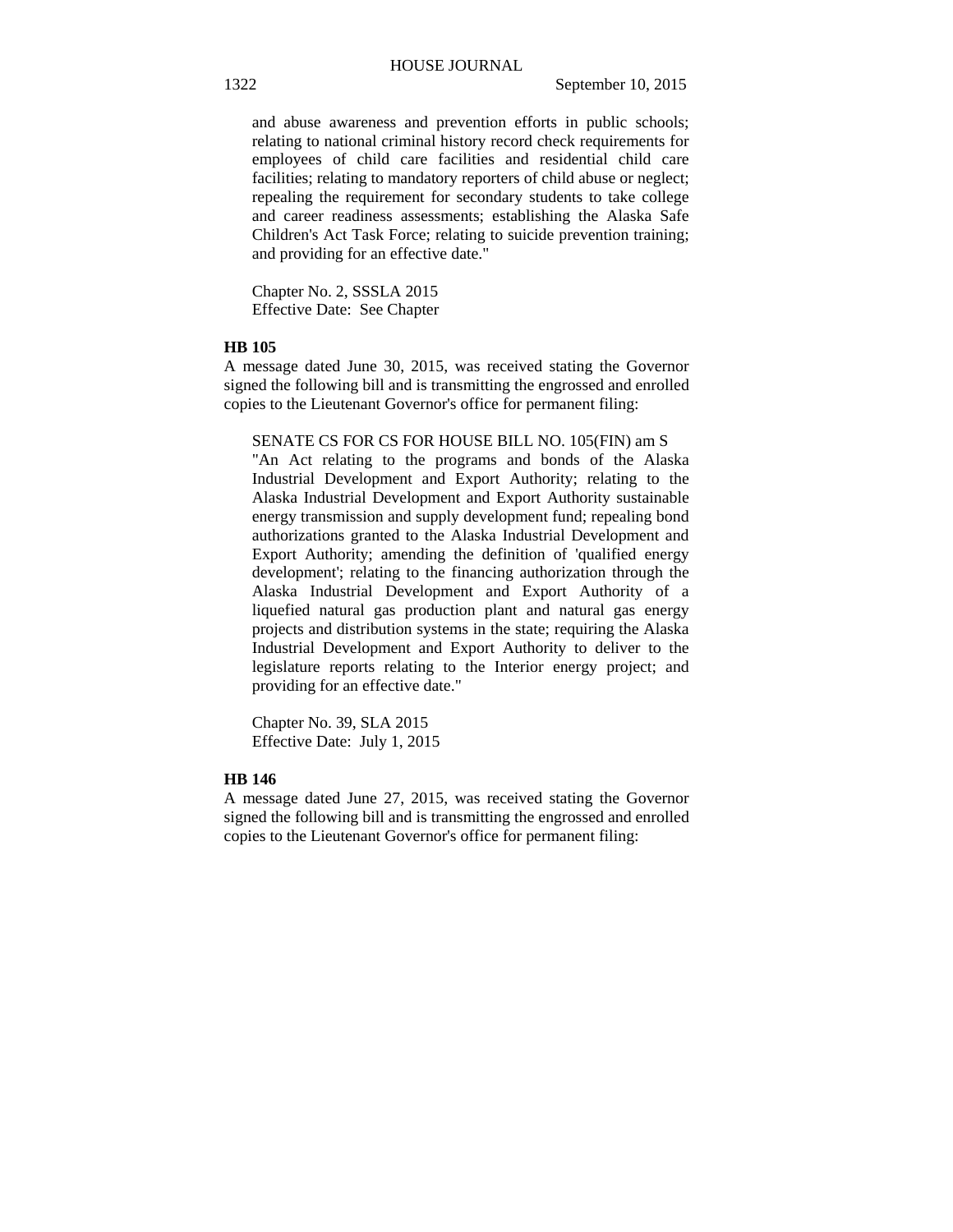## SENATE CS FOR CS FOR HOUSE BILL NO. 146(CRA)

"An Act relating to the optional exemption from and deferral of payment of municipal taxes on deteriorated property; and relating to a municipal tax exemption for certain subdivided property."

Chapter No. 36, SLA 2015 Effective Date: September 25, 2015

### **HB 149**

A message dated July 16, 2015, was received stating the Governor signed the following bill and is transmitting the engrossed and enrolled copies to the Lieutenant Governor's office for permanent filing:

HOUSE BILL NO. 149 am

"An Act relating to an amendment of the articles of incorporation of certain Native corporations to establish a lower quorum requirement for shareholder meetings."

Chapter No. 40, SLA 2015 Effective Date: October 14, 2015

### **HB 158**

A message dated June 27, 2015, was received stating the Governor signed the following bill and is transmitting the engrossed and enrolled copies to the Lieutenant Governor's office for permanent filing:

SENATE CS FOR CS FOR HOUSE BILL NO. 158(FIN)

"An Act relating to a refined fuel surcharge; relating to the motor fuel tax; relating to a qualified dealer license; and providing for an effective date."

Chapter No. 37, SLA 2015 Effective Date: July 1, 2015

## **HB 2001**

The following letter dated June 29, 2015, was received at 5:13 p.m., June 30: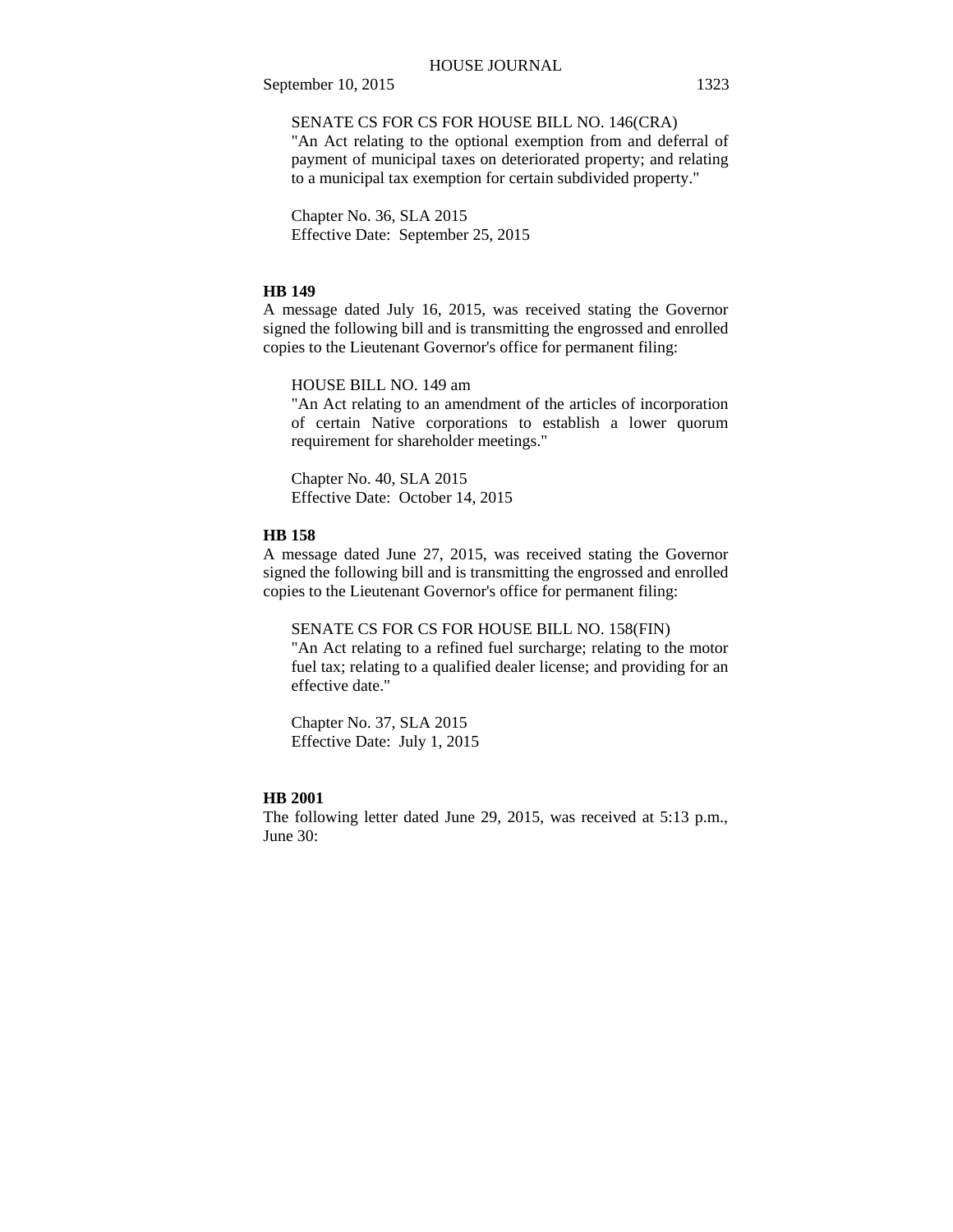"Dear Speaker Chenault:

On this date, I have signed, with line item vetoes, the following bill passed by the Second Special Session of the Twenty-Ninth Alaska State Legislature and am transmitting the engrossed and enrolled copies to the Office of the Lieutenant Governor for permanent filing:

#### CONFERENCE CS FOR HOUSE BILL NO. 2001

"An Act making appropriations for the operating and loan program expenses of state government and for certain programs; making appropriations for the operating expenses of the state's integrated comprehensive mental health program; capitalizing funds and repealing appropriations; making appropriations under art. IX, sec. 17(c), Constitution of the State of Alaska, from the constitutional budget reserve fund; and providing for an effective date."

Chapter No. 1, SSSLA 2015 [Effective Date: See Chapter]

As passed by the Legislature, CCS HB 2001 contains appropriations for fiscal years 2015 and 2016, totaling approximately \$3.2 billion, including \$3 billion in unrestricted general funds. The bill includes authorization for appropriations under Article IX, Section 17(c), Constitution of the State of Alaska, from the constitutional budget reserve fund. This is the second operating budget passed this year. The first operating budget, (CCS HB 72(brf sup maj fld H)), contained appropriations for fiscal years 2015 and 2016, but lacked the revenues to fund the appropriations throughout the year. As a result, although I signed the first operating budget (Ch. 23, SLA 15), it was with line item vetoes.

The bill restores appropriations reduced through line item veto in Ch. 23, SLA 2015, authorizes additional appropriations, contains an Executive Branch-wide unallocated reduction of \$29.8 million, and includes an authorization for appropriations from the budget reserve fund in an amount necessary to balance revenue and general fund appropriations (Article IX, Section 17, Constitution of the State of Alaska). In addition, this budget includes an appropriation for salary increases for covered and non-covered employees for the fiscal year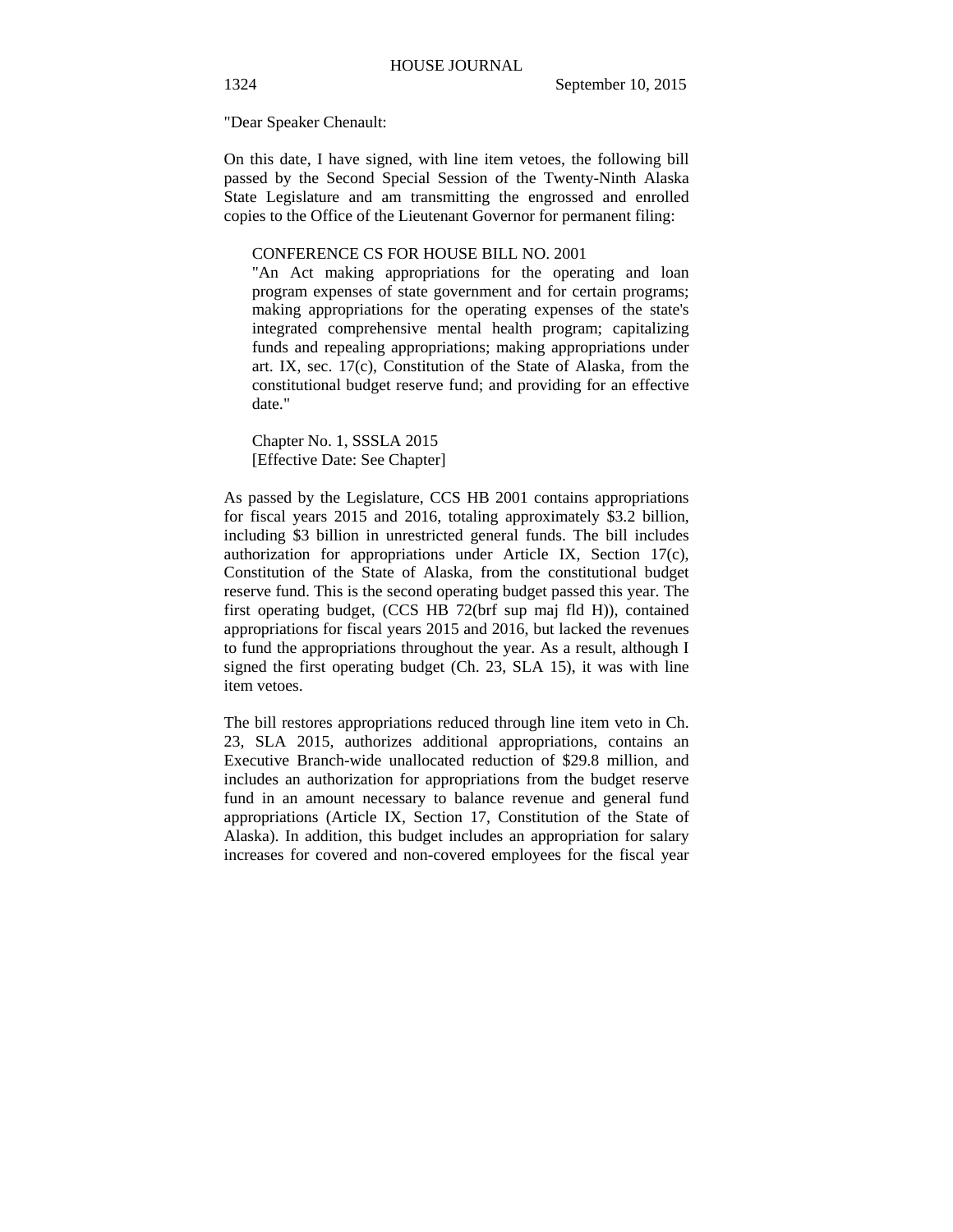beginning July 1, 2015, and ending June 30, 2016. I am committed to a responsible budget in these challenging fiscal times, yet also firm that we must preserve services to maintain our economy and begin developing a more stable revenue structure. Through line item veto, I have made changes in CCS HB 2001 as outlined below:

Section 8(b), page 64, lines 9 - 14, proposes that if the balance of the oil and gas tax credit fund (AS 43.55.028) is insufficient to purchase transferable tax credit certificates issued under AS 43.55.023 and production tax credit certificates issued under AS 43.55.025 that are presented for purchase, the amount by which the tax credit certificates presented for purchase exceeds the balance of the fund, estimated to be \$700 million, is appropriated from the general fund to the oil and gas tax credit fund (AS 43.55.028). I have reduced this appropriation to \$500 million, as it is apparent that the current oil and gas production tax credit system is unsustainable. I support necessary incentives to encourage oil and gas development, but in this challenging fiscal year, we will continue to fund credits, but at a slower pace until a more sustainable credit system is developed or our financial situation improves. Compared to fiscal year 2015, this tax credit funding delay of \$200 million is in line with the reductions to other state budget components. The capital budget is \$476 million less than in fiscal year 2015, and agency operating budgets were reduced by \$412 million.

I look forward to continuing to work with the Legislature to creatively address our financial situation and continue to provide for economic growth and development in the state.

Sincerely,  $\sqrt{S}$ Bill Walker Governor"

### **SB 26**

The following letter dated June 29, 2015, was received at 5:13 p.m., June 30: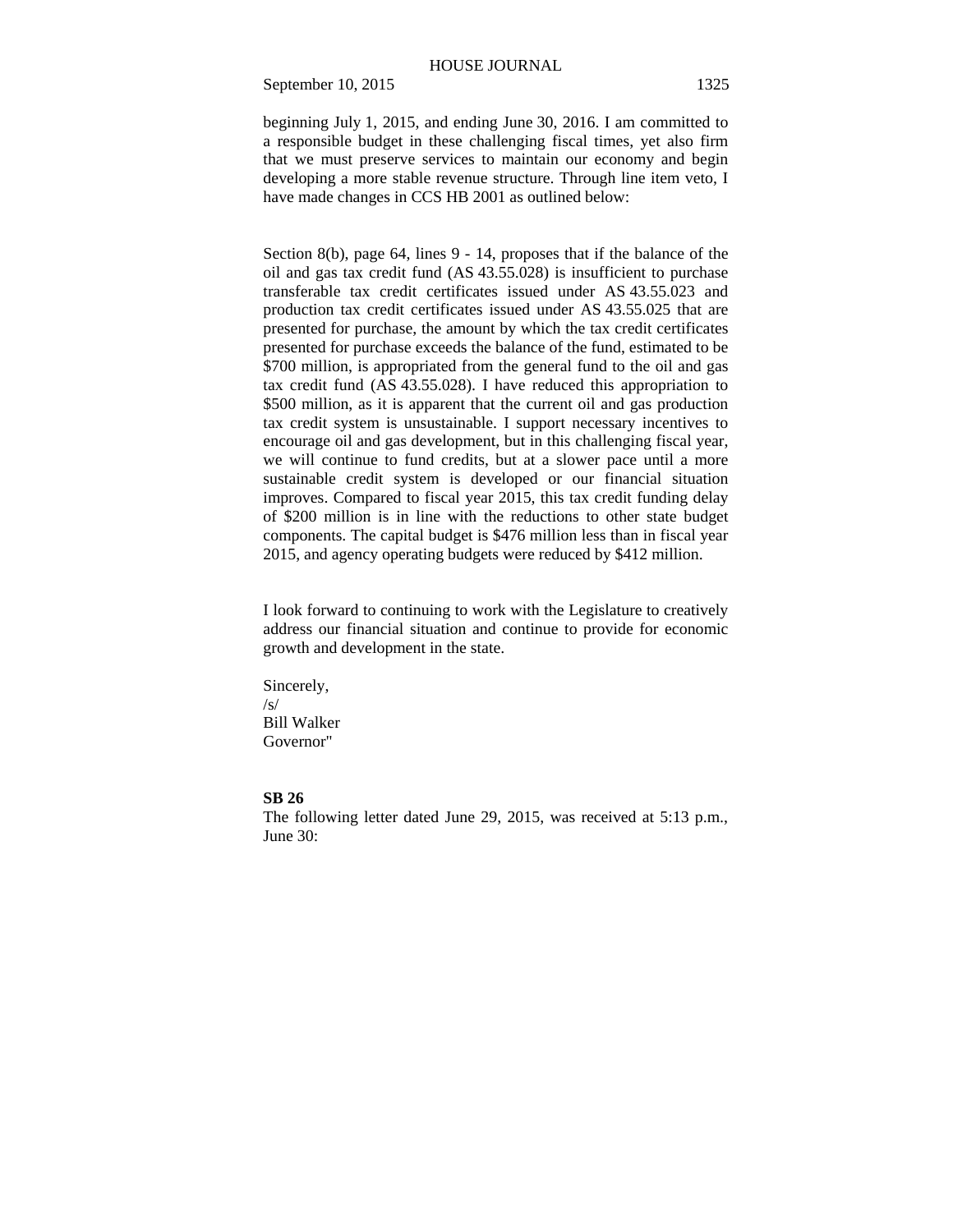"Dear Speaker Chenault:

On this date, I have signed, with line item vetoes, the following bill passed by the First Regular Session of the Twenty-Ninth Alaska State Legislature and am transmitting the engrossed and enrolled copies to the Office of the Lieutenant Governor for permanent filing:

HOUSE CS FOR CS FOR SENATE BILL NO. 26(FIN) am H "An Act making and amending appropriations, including capital appropriations, supplemental appropriations, reappropriations, and other appropriations; making appropriations to capitalize funds; and providing for an effective date."

Chapter No. 38, SLA 2015 [Effective Date: See Chapter]

As passed by the Legislature, the bill contains capital appropriations, supplemental appropriations, reappropriations, and other appropriations for fiscal years 2015 and 2016, totaling \$1.57 billion, including \$156.4 million in unrestricted general funds. This capital budget is at the lowest level in several years. Despite this, the capital budget will fund important priorities, such as transportation construction and maintenance, water systems, renewable energy projects, and Arctic policy leadership. I am committed to a responsible capital budget to encourage growth and needed development within our current fiscal restraints. Through the line item veto, I have made changes to this bill as follows:

Section 21(b), page 37, lines 18 - 21, proposes to reappropriate the unexpended and unobligated balance, estimated to be \$875,000, of the appropriation made in sec. 1, ch. 16, SLA 2013, page 75, lines 9 - 12 (Department of Public Safety, new Alaska Public Safety Information Network (APSIN) transitional contract support - \$875,000) to the Alaska Housing Capital Corporation account. These funds should remain with the Department of Public Safety for the intended purpose rather than be redirected to the Alaska Housing Capital Corporation account.

Section 37(b), page 49, lines 1 - 10, proposes to reappropriate the unexpended and unobligated general fund balances, not to exceed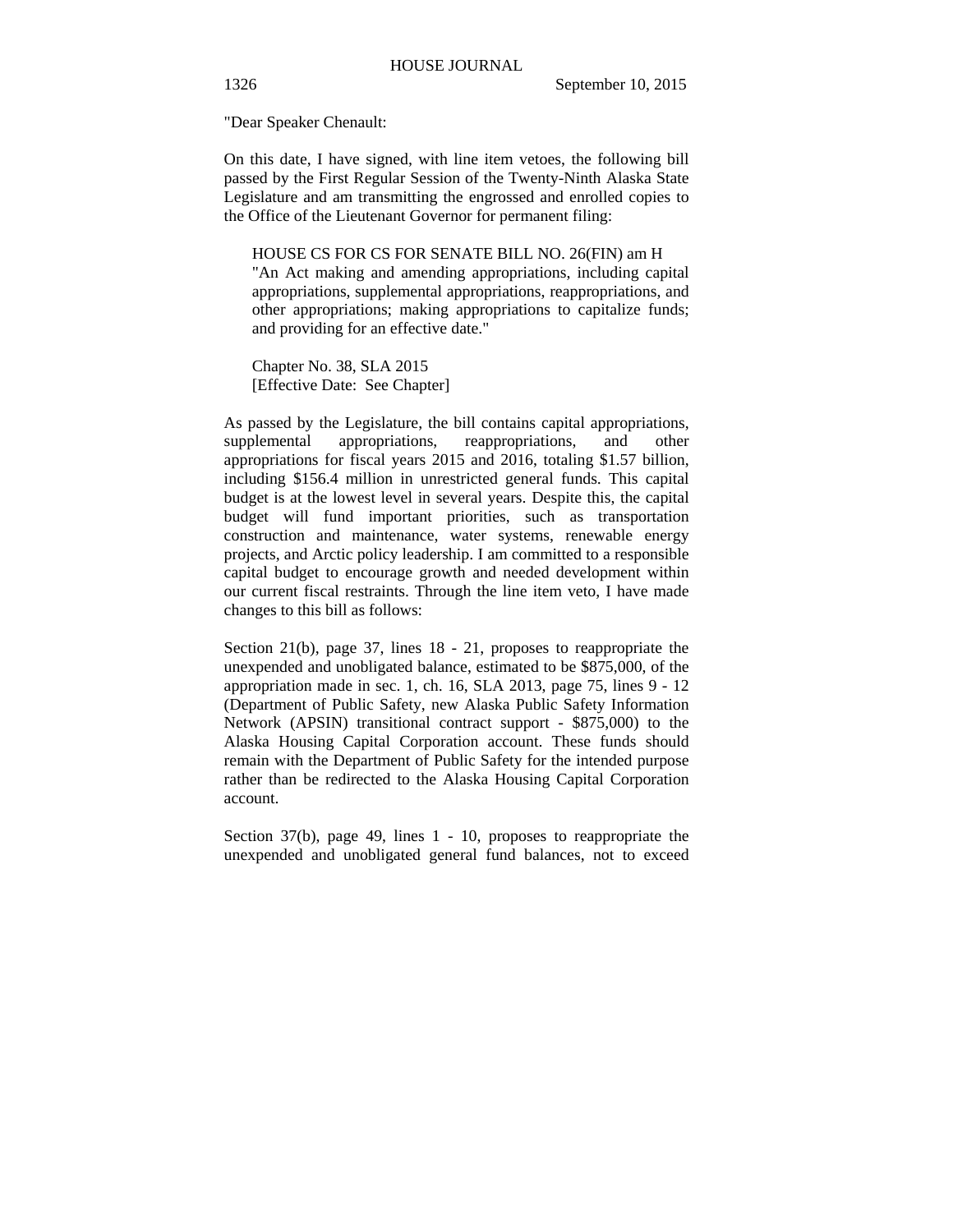\$175,000, of the appropriations made in sec. 1, ch. 16, SLA 2014, page 41, line 26 (Office of the Governor, commissions/special offices - \$2,550,700), sec. 1, ch. 16, SLA 2014, page 41, line 28 (Office of the Governor, executive operations - \$18,581,600), sec. 1, ch. 16, SLA 2014, page 42, lines 8 - 9 (Office of the Governor, Office of the Governor state facilities rent - \$1,171,800), sec. 1, ch. 16, SLA 2014, page 42, line 13 (Office of the Governor, office of management and budget - \$2,682,800), and sec. 1, ch. 16, SLA 2014, page 42, line 16 (Office of the Governor, elections - \$7,762,000) to the Department of Commerce, Community, and Economic Development for payment as a grant under AS 37.05.316 to Arctic Power for promoting Arctic energy issues. The administration will look for a more effective approach to meeting the intended purpose of this expenditure.

Section 41(d)(27), page 54, lines 12 - 14, proposes to reappropriate the unexpended and unobligated balance, estimated to be \$1,200,000, made in sec. 10, ch. 29, SLA 2008, page 32, lines 9 - 11 (Department of Administration, AOGCC reservoir depletion studies prior to major gas sales - \$1,500,000) to the Alaska Housing Capital Corporation account. These funds should stay with the Department of Administration, AOGCC, for the intended purpose of critical reservoir depletion studies rather than be redirected to the Alaska Housing Capital Corporation account.

Section 41(d)(91), page 60, lines 6 - 8, proposes to reappropriate the unexpended and unobligated balance of the appropriation made in sec. 1, ch. 18, SLA 2014, page 50, lines 20 - 22 (Department of Education and Early Development, Alaska digital teaching initiative three-year demonstration project - \$4,000,000) to the Alaska Housing Capital Corporation account. This reappropriation duplicates that made in sec. 21(a); therefore, for clarity, I am vetoing this item (but not the appropriation made in sec. 21(a)).

Section 41(d)(92), page 60, lines 9 - 11, proposes to reappropriate the unexpended and unobligated balance, estimated to be \$120,000, made in sec. 1, ch. 18, SLA 2014, page 56, line 3, and allocated on page 56, lines 6 - 8 (Department of Military and Veterans Affairs, armory facilities projects, Joint Base Elmendorf-Richardson facilities projects - \$2,350,000). These funds should stay with the Department of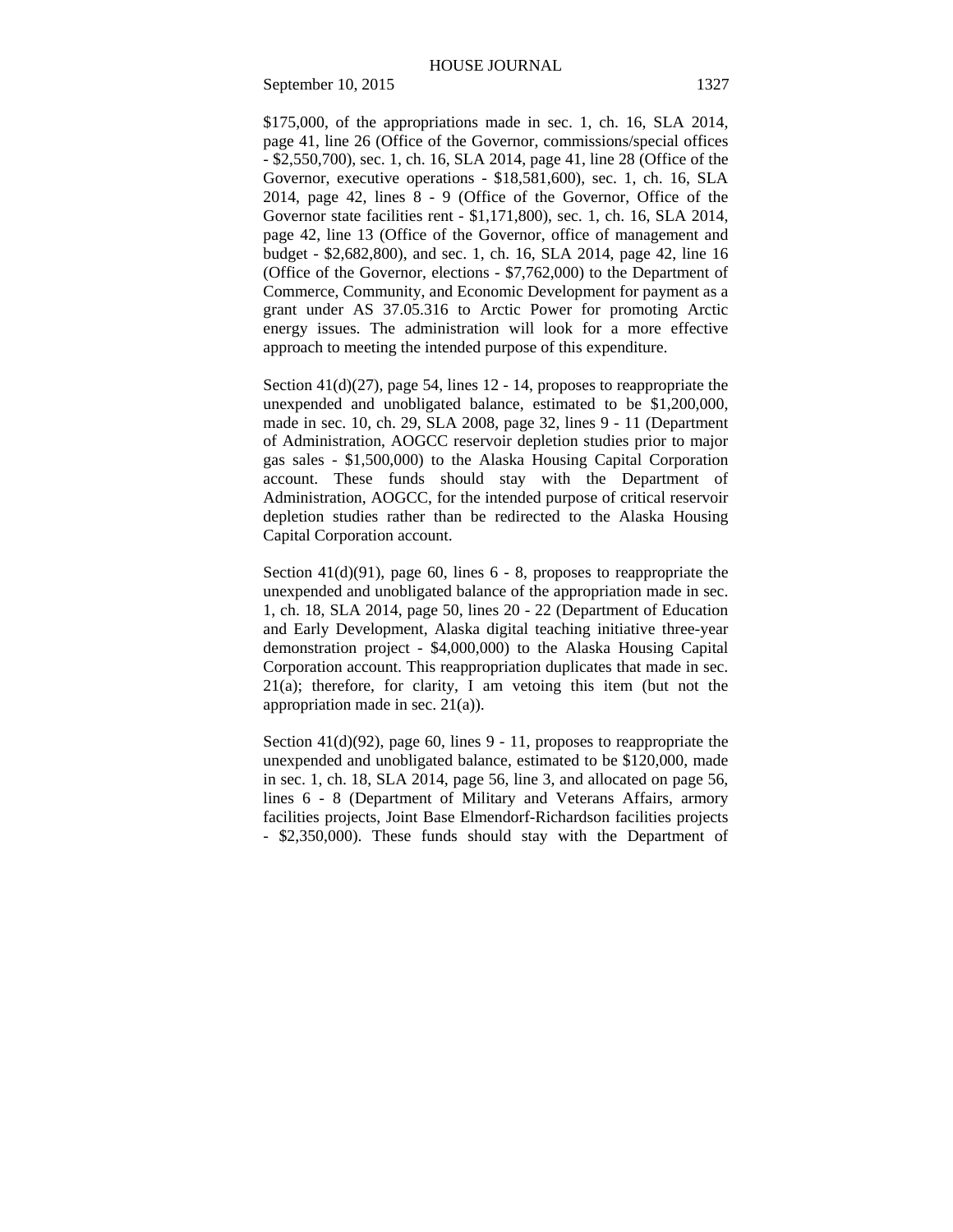Military and Veterans Affairs for the intended purpose rather than be redirected to the Alaska Housing Capital Corporation account.

My administration will continue to work with the Legislature to develop budgets to keep the State's fiscal position strong, our prospects bright, and Alaska a vibrant northern hub of activity and development.

Sincerely,  $/s/$ Bill Walker Governor"

### **SB 39**

A message dated June 15, 2015, was received stating the Governor signed the following bill and is transmitting the engrossed and enrolled copies to the Lieutenant Governor's office for permanent filing:

### CS FOR SENATE BILL NO. 39(L&C) am H

"An Act repealing the film production tax credit; providing for an effective date by repealing the effective dates of secs. 31 - 33, ch. 51, SLA 2012; and providing for an effective date."

Chapter No. 35, SLA 2015 Effective Date: See Chapter

## **SB 107**

A message dated June 10, 2015, was received stating the Governor signed the following bill and is transmitting the engrossed and enrolled copies to the Lieutenant Governor's office for permanent filing:

### SENATE BILL NO. 107

"An Act relating to insurance; relating to risk based capital for domestic insurers and fraternal benefit societies, including provisions related to insurers subject to risk based capital and action level event requirements; relating to review by the director of insurance of an insurer's risk based capital plan; relating to confidentiality and sharing of certain information submitted to the director of insurance; relating to evaluating an insurance holding company and the acquisition of control of or merger with a domestic insurer; relating to risk based capital, risk management,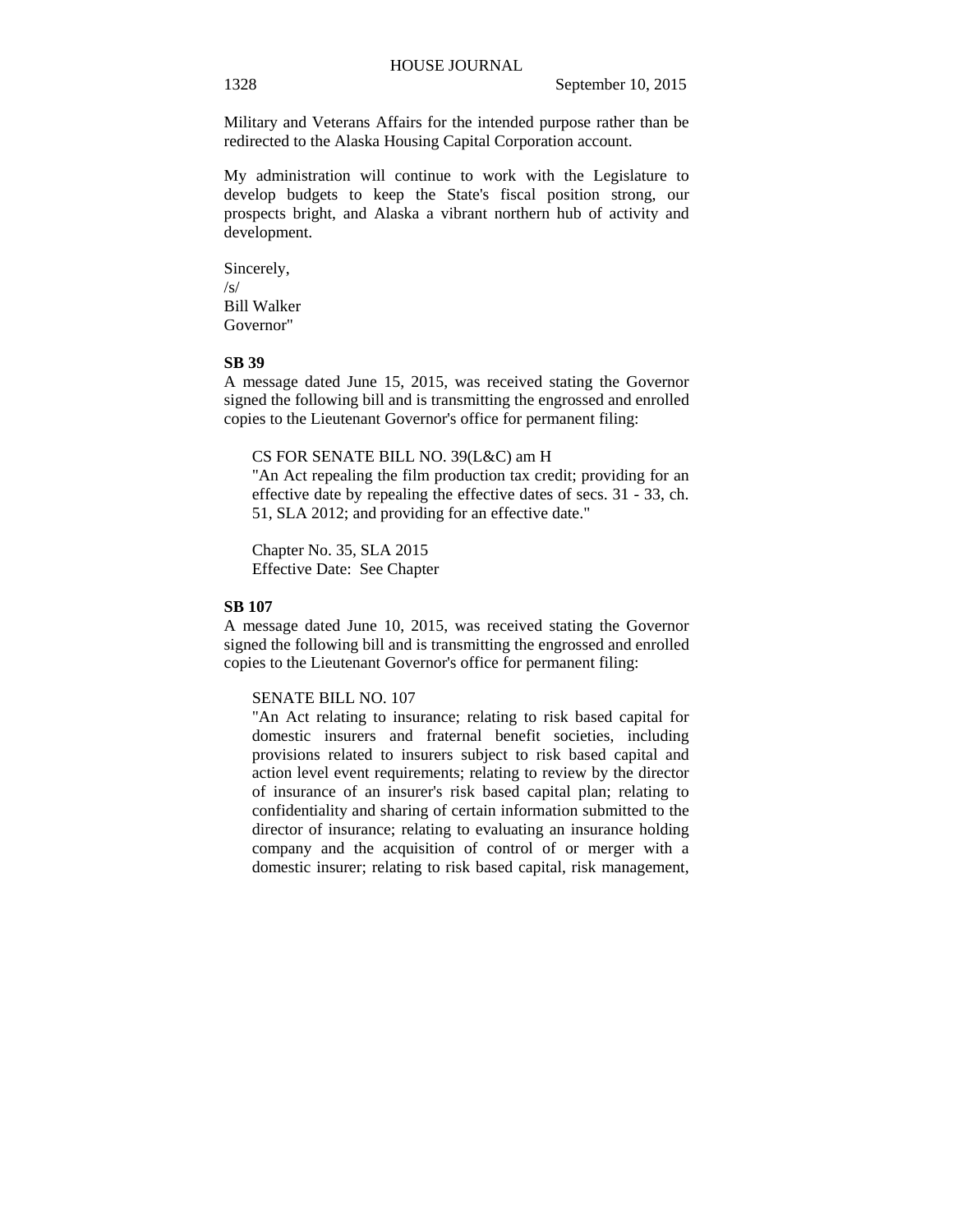and own risk and solvency assessments of insurers; clarifying provisions related to risk based capital plans; relating to exemptions by the director of insurance for certain domestic and casualty insurers from risk based capital requirements; relating to insurance holding companies, including filing requirements, divestiture, content of statements, notifications, and hearings; relating to registration requirements of insurers; relating to transactions within an insurance holding company system or transactions involving a domestic insurer; relating to management and examination of domestic insurers that are part of an insurance holding company system; adding provisions relating to participation by the director of insurance in a supervisory college; relating to civil and criminal penalties for violations by insurers and individuals; relating to provisions for risk management and own risk and solvency assessments by insurers; relating to operating requirements for controlling insurance producers; relating to producer-controlled insurers; adding and amending definitions related to insurers; and providing for an effective date."

Chapter No. 34, SLA 2015 Effective Date: July 1, 2015

**\* \* \* \* \*** 

The following Declarations of Disaster Emergency and finance plans, pursuant to AS 26.23.020 and 26.23.025, were received:

June 15, 2015, Declaration for the Sockeye Fire in Willow and the Matanuska-Susitna Borough, Preliminary Finance Plan

June 19, 2015, Declaration for the Card Street Fire in Sterling, June 26, 2015, Initial Finance Plan

June 26, 2015, Declaration for flooding in the City of Fort Yukon, Initial Finance Plan

June 26, 2015, Declaration for widespread fire impacts across the state, Initial Finance Plan

June 26, 2015, Amendment to Declaration for flooding in the North Slope Borough (May 21, 2015), Initial Finance Plan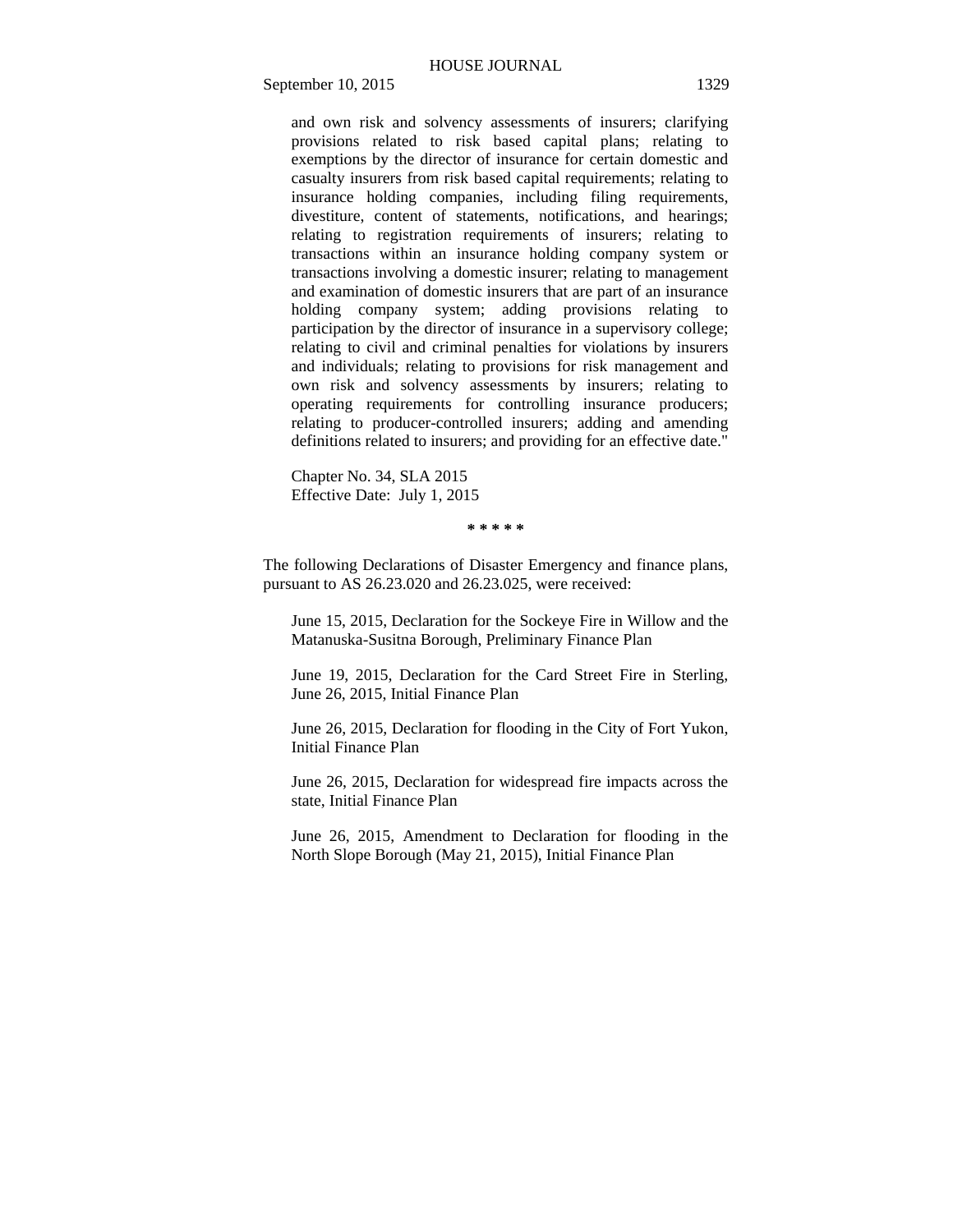August 6, 2015, Amendment to Declaration for widespread fire impacts across the state (June 26, 2015), Initial Finance Plan

August 27, 2015, Declaration for the landslides and flooding in the City and Borough of Sitka, Initial Finance Plan

The declarations and finance plans were copied to the Finance Committee Co-chairs and are on file in the Chief Clerk's office.

## **UNFINISHED BUSINESS**

## **HB 72**

Joint action was not taken on the following bill, which was line item vetoed (page 1197), and the engrossed and enrolled copies were returned to the Office of the Governor for permanent filing on July 22, 2015, with a Legislative Finance letter (page 1315):

CONFERENCE CS FOR HOUSE BILL NO. 72(brf sup maj fld H)

"An Act making appropriations for the operating and loan program expenses of state government and for certain programs and capitalizing funds; amending appropriations; and providing for an effective date."

Chapter No. 23, SLA 2015 Effective Date: See Chapter

#### **HB 44**

Pursuant to HB 44-SEX ABUSE/ASSAULT/DATING VIOL PREV. PROGS (Chapter No. 2, SSSLA 2015), a message dated September 1, 2015, was received stating the Speaker appointed the following members to the Alaska Safe Children's Act Task Force:

Representative Millett Representative Edgmon

A message dated September 1, 2015, was received stating the Speaker reappointed Jerome I. Birch as a public member to the Alaska Minerals Commission.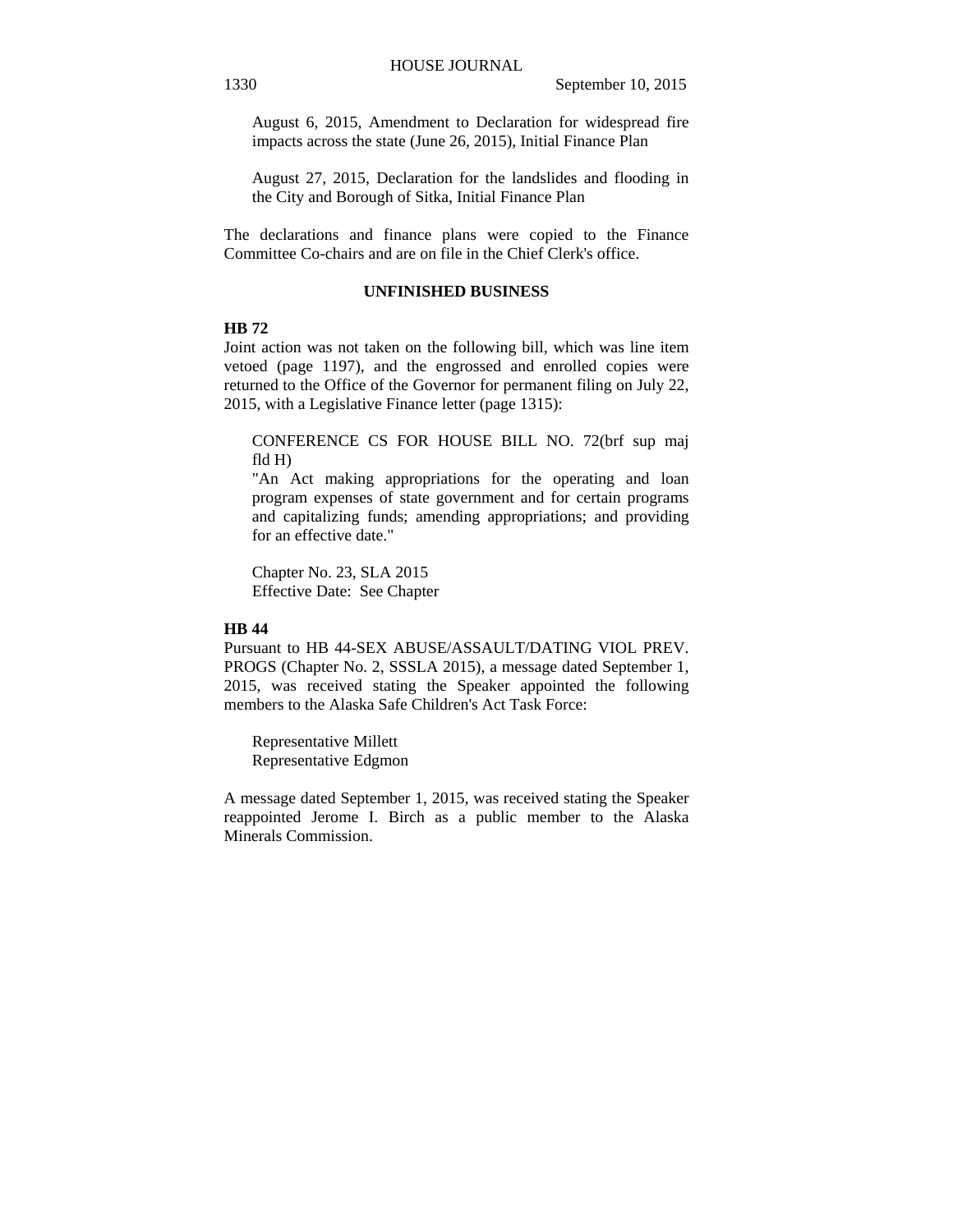## **COMMUNICATIONS**

The following memorandum dated August 25, 2015, was received from Patty Rose, Legal Editor, Division of Legal and Research Services and was distributed to all legislators:

"On February 10, 2015, the Legislative Council adopted an amendment to the Manual of Legislative Drafting to remove the authority for legislators to prefile bills as joint prime sponsors. To implement the change, the "Official Heading; Sponsors" section is amended as follows:

### OFFICIAL HEADING; SPONSORS

On page 9, delete the following paragraph:

Under an amendment approved by Legislative Council on February 19, 1993, if "two or more members of the same house prefile identical bills or joint resolutions and wish to jointly sponsor one of them, they may do so." All members so joining must agree. This amendment provides that they would become joint prime sponsors of the first measure prefiled. The other measure or measures would then be withdrawn. In addition, two or more members of the same house may jointly request a measure for prefile.

The "Official Heading; Sponsors" section, as amended, is set out in the attached addendum to the Manual of Legislative Drafting.

The Division of Legal and Research Services will make additional conforming amendments to remove other references to "joint prime sponsors" in the 2017 edition of the Manual of Legislative Drafting."

**\* \* \* \* \*** 

Letters of disclosure received from the Select Committee on Legislative Ethics, as required by AS 24.60, were published in House Journal Supplement No. 2 and House and Senate Joint Journal Supplement No. 9.